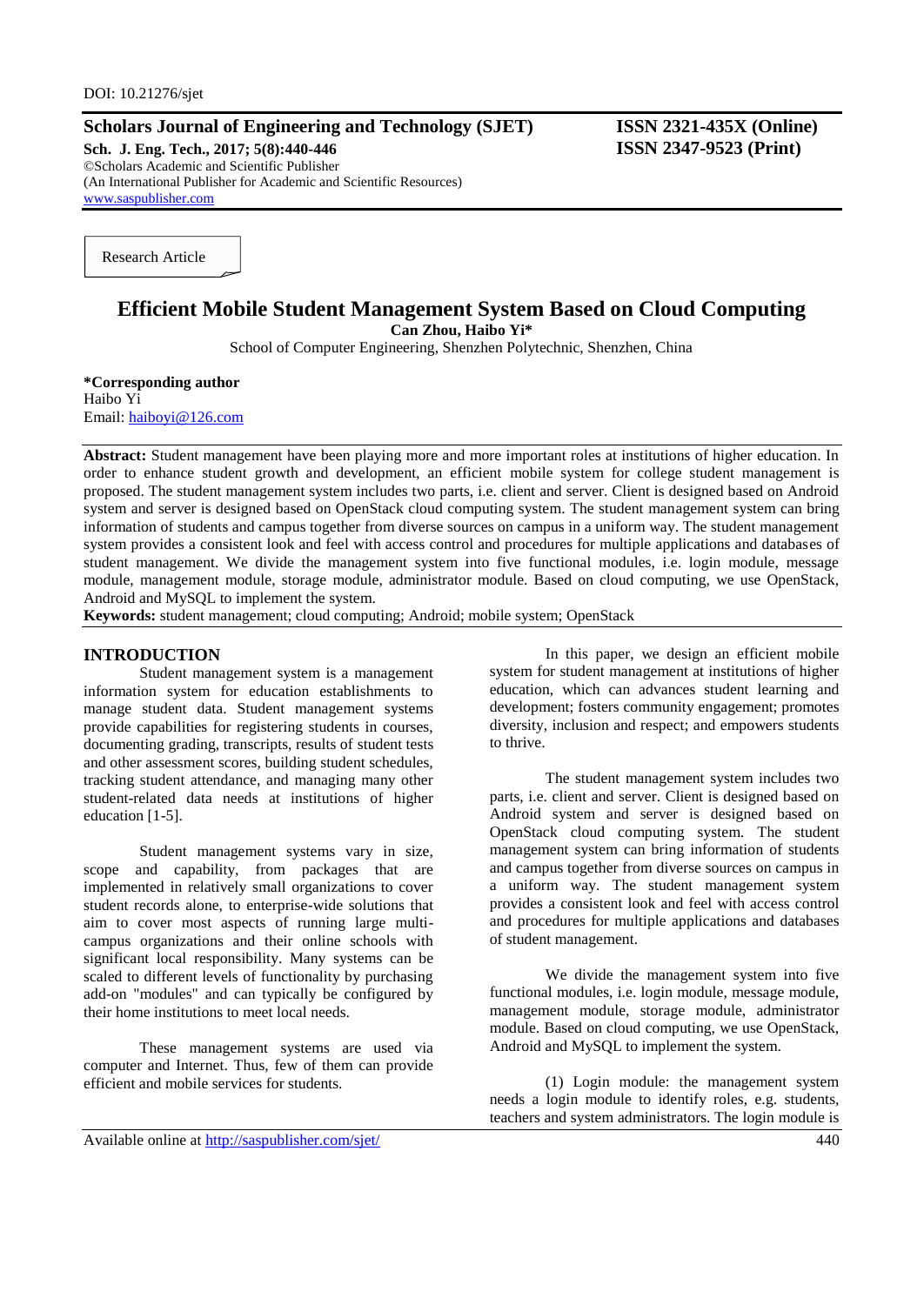used as an access between the cloud system on the server and the system website on user's terminals. It is designed based on keystone, which provides a central directory of users mapped to the OpenStack services they can access.

(2) Message module: the message module is the core of the management system. It enables displaying messages of system events and other users. The message module comprises three main parts, i.e. message, message notify and message subscribe. Message provides the core of the message stack. It provides a message entity type that can be subtyped into one or more message types, a special multi-value message text field, a message view and some permissions and configuration settings. The message notify provides a system for forwarding messages. It uses a plugin system to define message notifiers. It comes with a default email notifier plugin and an SMS notifier plugin that is available when the SMS Framework module is installed. The message subscribe provides a mechanism for users to tell the system to send them notification messages when events occur.

(3) Management module: Teachers need to use the management system to process student affairs. They use their usernames and passwords to login the system. They can change their passwords to protect student information. They can use the system to add, delete, update and query student information. Students are the most important users of the management system. Students can login the system by using their usernames and passwords. They can change their passwords to protect their information. They can use the system to update their information.

(4) Storage module: We use MySQL to design entities for the student management system. MySQL is an open-source relational database management system. The MySQL development project has made its source code available under the terms of the GNU General Public License, as well as under a variety of proprietary agreements. MySQL is implemented on cloud computing systems.

(5) Administrator module: system administrators are responsible for the users and group administration, server configuration, and server maintenance. They are the "root" users of the systems.

By integrating the designs of five modules, we use Android and OpenStack to implement the student management system. Android is a mobile operating system developed by Google, based on the Linux kernel and designed primarily for touchscreen mobile devices such as smartphones and tablets. Android's user interface is mainly based on direct manipulation, using touch gestures that loosely correspond to real-world actions, such as swiping, tapping and pinching, to manipulate on-screen objects, along with a virtual keyboard for text input. OpenStack is a free and opensource software platform for cloud computing. The software platform consists of interrelated components that control diverse, multi-vendor hardware pools of processing, storage, and networking resources throughout a data center. Users either manage it through a web-based dashboard, through command-line tools, or through an API.

The rest of this paper is organized as follows: in Section Ⅱ, we design a mobile management system for students at institutions of higher education; in Section III, we implement the mobile student management system based on cloud computing; in Section Ⅳ, conclusions are summarized.

# **MOBILE STUDENT MANAGEMENT SYSTEM**

## **A. Architecture Design**

We divide the management system into five functional modules, i.e. login module, message module, management module, storage module, administrator module, where the hierarchical modules of the management system is shown in Figure 1.



**Fig-1: Hierarchical Modules of the Student Management System**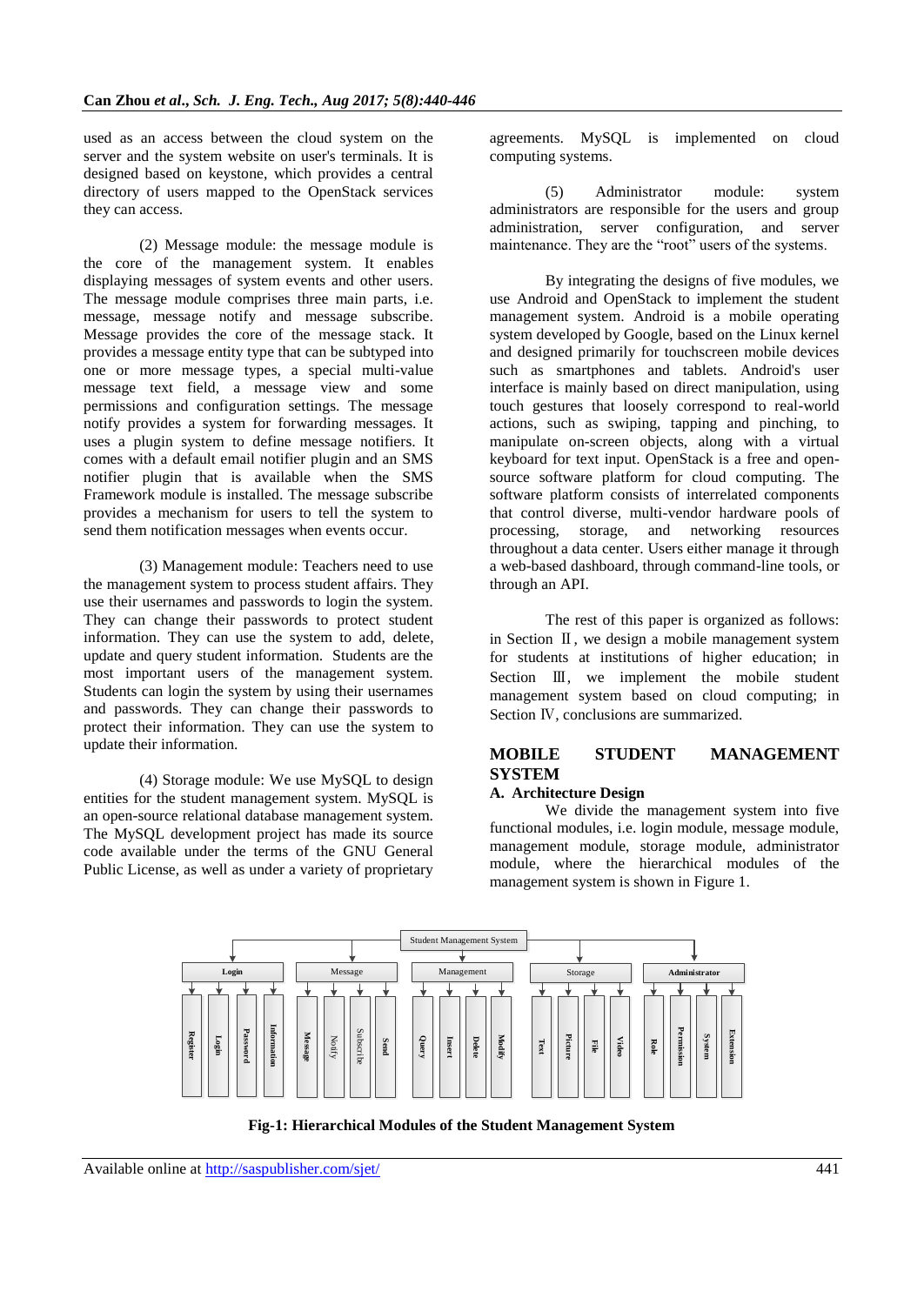(1) Login module: login module is used to identify user's roles, which includes register, login, password and information. The main pages include register page, login page, password page and information page. New users can register the management system with their usernames and passwords via the register page. Users use their usernames and passwords to login the management system via the login page. They can change their passwords to protect their information via password page. In addition, users can maintain their information via information page. The login module is used as an access between the cloud system on the server and the system website on user's terminals.

It is designed based on keystone, which provides a central directory of users mapped to the OpenStack services they can access. It acts as a common authentication system across the cloud operating system and can integrate with existing backend directory services. It supports multiple forms of authentication including standard username and password credentials, token-based systems. In addition, the catalog provides a queryable list of all of the services deployed in a cloud computing system in a single registry. Users and third-party tools can programmatically determine which resources they can access.

(2) Message module: the message module is the core of the management system, which includes message, notify, subscribe and send management. It enables displaying messages of system events and other users. Users can subscribe messages from specific users. When new message from the user occurs, it is delivered to subscribe users.

The message module comprises three main parts, i.e. message, message notify and message subscribe. Message provides the core of the message stack. It provides a message entity type that can be subtyped into one or more message types, a special multi-value message text field, a message view and some permissions and configuration settings. The message notify provides a system for forwarding messages. It uses a plugin system to define message notifiers. It comes with a default email notifier plugin and an SMS notifier plugin that is available when the SMS Framework module is installed. The message subscribe provides a mechanism for users to tell the system to send them notification messages when events occur.

(3) Management module: the management module is used to manage the student information, which includes query, insert, delete and modify management.

Teachers need to use the management system to process student affairs. They use their usernames and passwords to login the system. They can change their passwords to protect student information. They can use the system to add, delete, update and query student information. Students are the most important users of the management system. Students can login the system by using their usernames and passwords. They can change their passwords to protect their information. They can use the system to update their information.

(4) Storage module: the storage module is used to store data, which includes text, picture, file and video management. We use MySQL, cinder and swift to store the data.

Block Storage: Cinder provides persistent block-level storage devices for use with OpenStack compute instances. The block storage system manages the creation, attaching and detaching of the block devices to servers. Block storage volumes are fully integrated into OpenStack Compute and the Dashboard allowing for cloud users to manage their own storage needs.

Object Storage: Swift is a scalable redundant storage system. Objects and files are written to multiple disk drives spread throughout servers in the data center, with the OpenStack software responsible for ensuring data replication and integrity across the cluster. Storage clusters scale horizontally simply by adding new servers.

MySQL: MySQL is an open-source relational database management system. The MySQL development project has made its source code available under the terms of the GNU General Public License, as well as under a variety of proprietary agreements. MySQL is implemented on cloud computing systems.

(5) Administrator module: administrator module includes role, permission, system and extension management, which is responsible for the users and group administration, server configuration, and server maintenance. The main pages include administrator page, system page and extension page. System administrators can manage information of users via administrator page. They can manage the system via system page. In addition, they can extend the system via extension page.

### **B. Cloud Computing System Design**

We implement a cloud computing system on Ubuntu 14.04 for the student management system by using OpenStack. OpenStack is a free and open-source software platform for cloud computing. The software

Available online at<http://saspublisher.com/sjet/> 442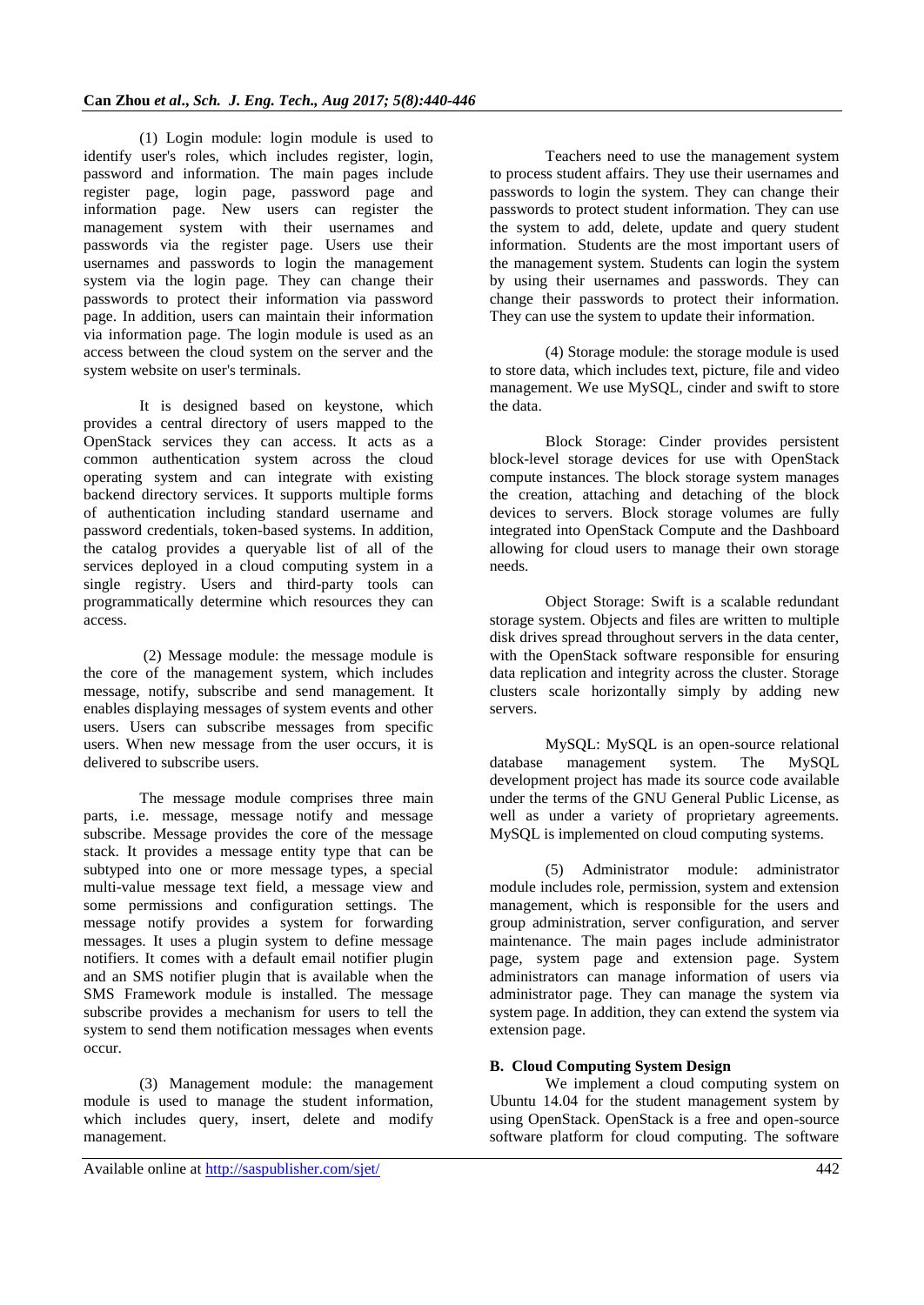platform consists of interrelated components that control diverse, multi-vendor hardware pools of processing, storage, and networking resources throughout a data center. Users either manage it through a web-based dashboard, through command-line tools, or through an API.

Open Stack has a modular architecture with various code names for its components.

(1) Compute: Nova is a cloud computing fabric controller, which is the main part of a cloud computing system. It is designed to manage and automate pools of computer resources and can work with widely available virtualization technologies.

(2) Network: Neutron is a system for managing networks and IP addresses. Neutron ensures the network is not a limiting factor in a cloud deployment and gives users self-service ability. Neutron provides networking models for different applications. Standard models include flat networks or VLANs that separate servers and traffic. Neutron manages IP addresses, allowing for dedicated static IP addresses or DHCP. Floating IP addresses let traffic be dynamically rerouted to any resources in the IT infrastructure, thus users can redirect traffic during maintenance or in case of a failure.

(3) Dashboard: Horizon provides administrators and users with a graphical interface to access, provision, and automation of cloud-based resources. The design accommodates third party products and services, such as billing, monitoring, and additional management tools. The dashboard is also brand-able for service providers and other commercial vendors who want to make use of it. The dashboard is one of several ways users can interact with OpenStack resources.

(4) Image: Glance provides discovery, registration, and delivery services for disk and server images. Stored images can be used as a template. It can also be used to store and catalog an unlimited number of backups. Glance can store disk and server images in a variety of back-ends. Glance provides a standard REST interface for querying information about disk images and lets clients stream the images to new servers.

#### **C. Database Design**

We use MySQL to design entities for student management system, which are shown in Figure 2. MySQL is an open-source relational database management system. The MySQL development project has made its source code available under the terms of the GNU General Public License, as well as under a variety of proprietary agreements. MySQL is used in many high-profile, large-scale websites, including Google, Facebook, Twitter and YouTube.

| Login Information          | <b>Student Information</b> |
|----------------------------|----------------------------|
| PK<br>Username             | PK StudentID               |
| Password                   | Name                       |
| Type                       | ClassID                    |
|                            |                            |
| Class Information          | Department Information     |
| PK ClassID                 | PK DepartmentID            |
| ClassName                  | DepartmentName             |
| ClassType                  | DepartmentType             |
| DepartmentID               | Director                   |
|                            |                            |
| <b>Teacher Information</b> |                            |
| PK TeacherID               |                            |
| TeacherName                |                            |
| TeacherType                |                            |
| DepartmentID               |                            |

**Fig-2: Entities of the System**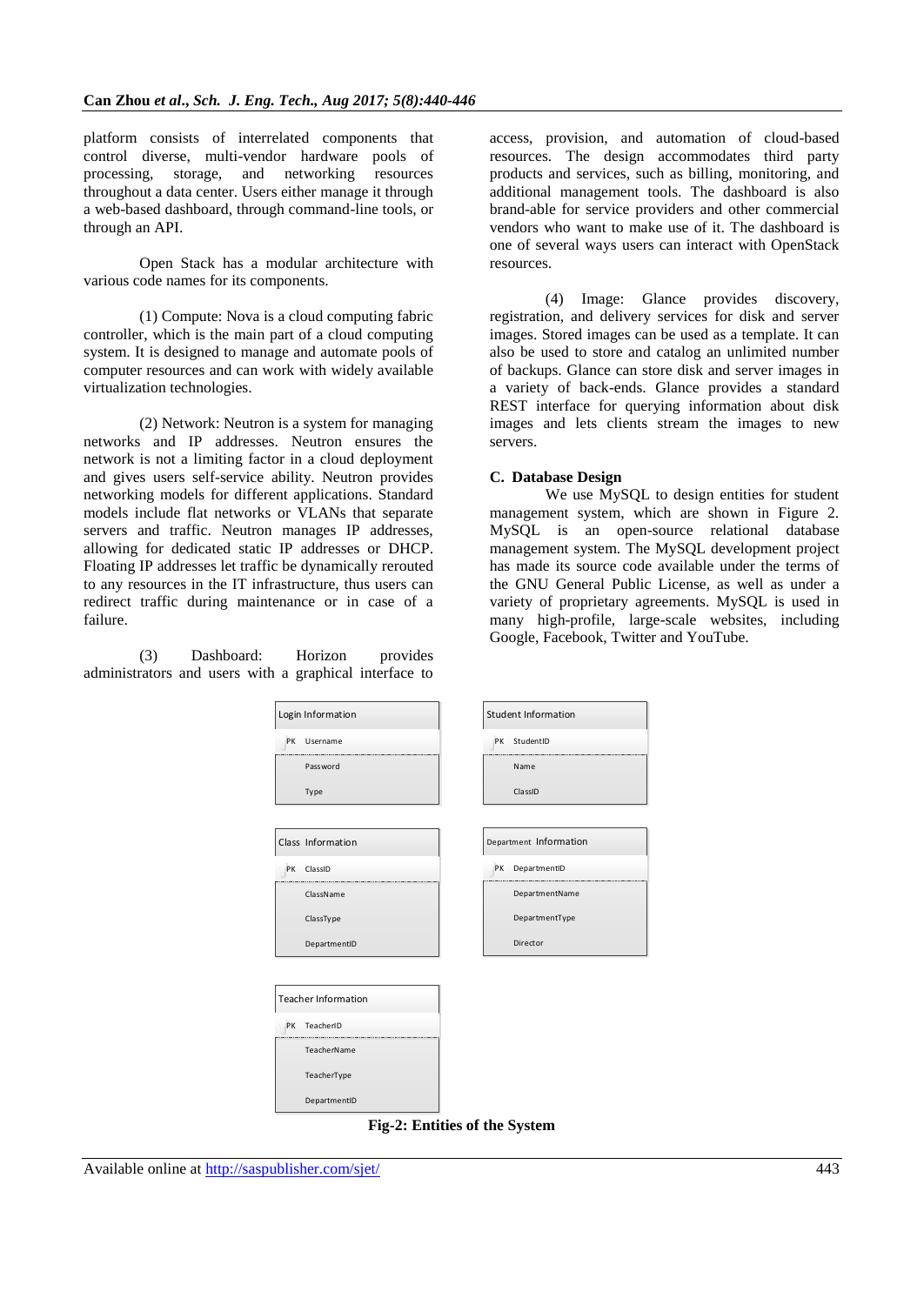The database of the student management system are designed as follows.

- 1) Login information table: it stores usernames, passwords and types for users, e.g. students, teachers and administrators.
- 2) Student information table: it stores student's ID, name, classID.
- 3) Class information table: it stores class's ID, name, type and departmentID.<br>Department information
- 4) Department information table: it stores department's ID, name, type and director.
- 5) Teacher information table: it stores teacher's ID, name, type and departmentID.

## **IMPLEMENTATION**

According to our system design, we implement the mobile management system for students at institutions of higher education based on Android, which includes login module, message module, management module, storage module, administrator module. We adopt MySQL for database design, Java and Android for system design, and OpenStack for cloud storage.

### **D. Implementation of Login Module**

Figure 3 shows the flowchart of the login module. The login module is used as an access between the cloud system on the server and the system website on user's terminals.



**Fig-3: The Flowchart of Login Module**



**Fig-4: The Flowchart of Message Module**

#### **E. Implementation of Message Module**

Figure 4 shows the flowchart of the message module. The message module comprises three main parts, i.e. message, message notify and message subscribe.

#### **F. Implementation of Management Module**

Figure 5 shows the flowchart of the management module. The management module is used to manage the student information, which includes query, insert, delete and modify management.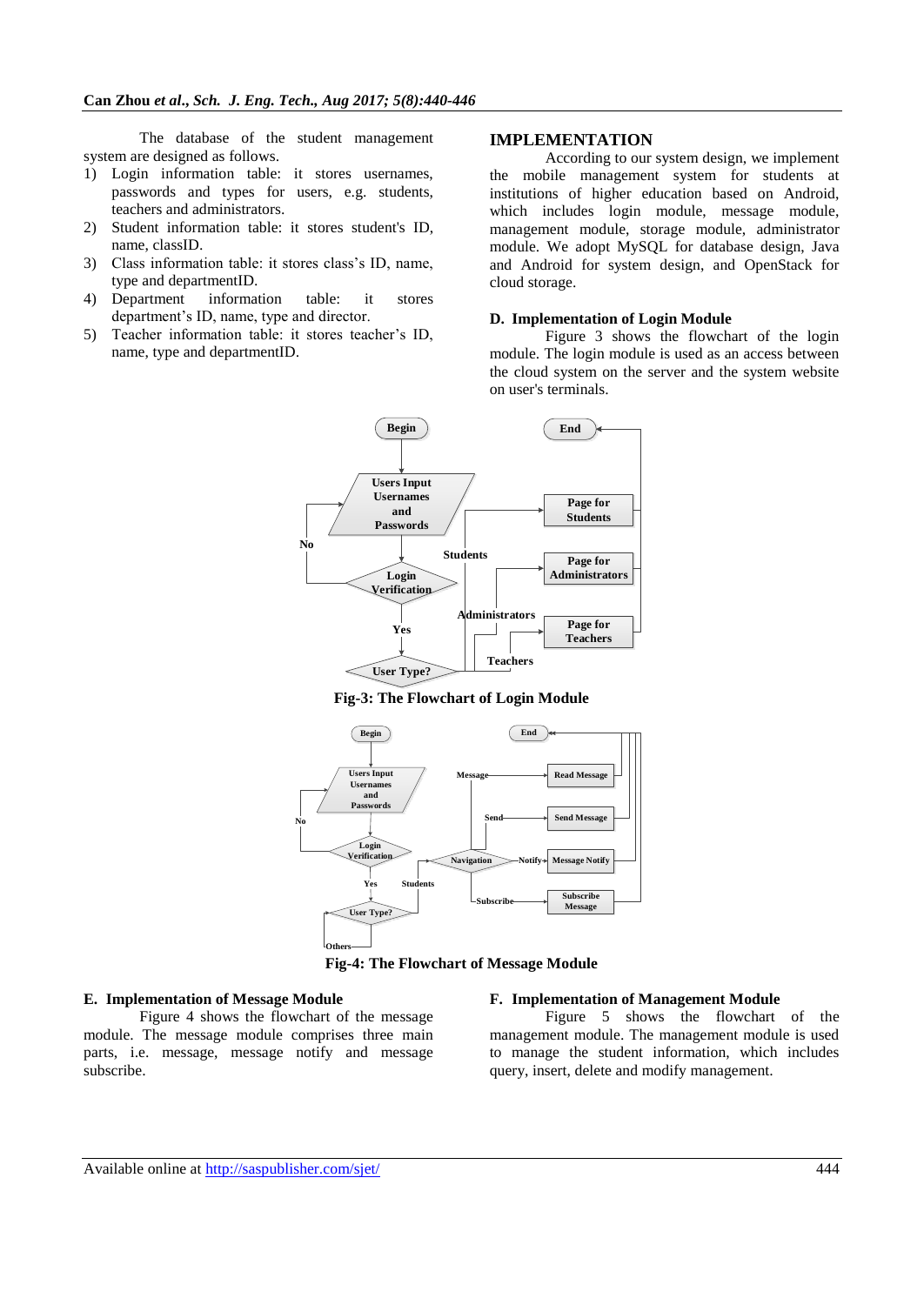









**Fig-7:The Flowchart of Administrator Module**

### **G. Implementation of Storage Module**

Figure 6 shows the flowchart of the storage module. The storage module is used to store data, which includes text, picture, file and video management.

#### **H. Implementation of Administrator Module**

Figure 7 shows the flowchart of the administrator module. Administrator module includes role, permission, system and extension management, which is responsible for the users and group